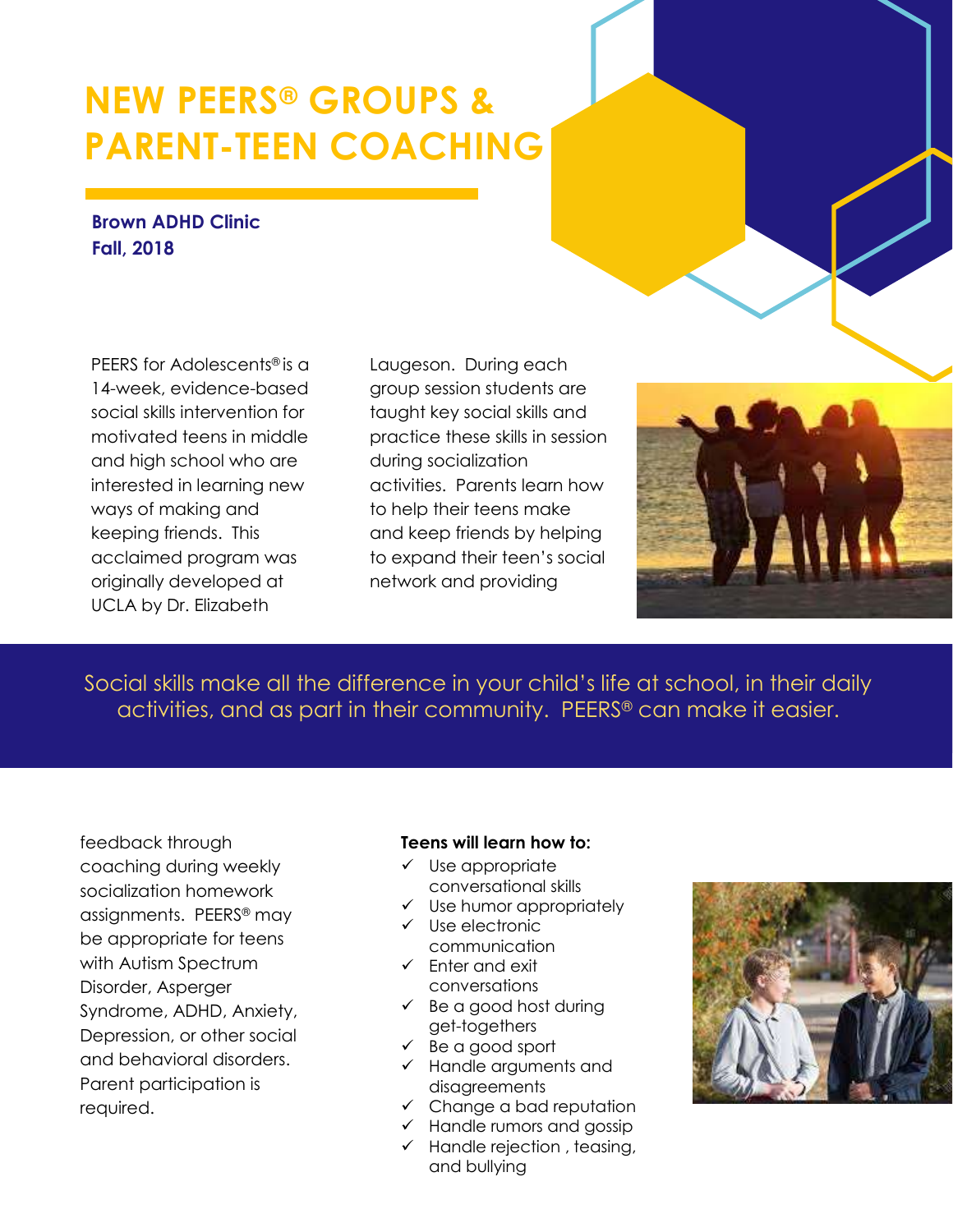# **Parent-Teen Coaching**

**Don't let another school year go by with the usual challenges and arguments. Learn new strategies together with your teen. It will change daily life for the whole family.**



Teens with impairments in motivation or ADHD frequently miss out on many positive adolescent developmental experiences. Their teen years are often filled with negative consequences and social and academic demands they are not prepared for. These sessions developed by Margaret Sibley, PhD help parents and their teen develop better working relationships and powerful skill to deal with the demands of school and daily life. In individualized, collaborative, one-hour

sessions, teen and parents will select skill modules to address the areas that most frequently lead to family struggle.

#### **Skill Modules Include**:

- ✓ Writing down homework
- $\checkmark$  Making a homework plan
- ✓ Organization checklists
- ✓ Time management strategies
- ✓ Study skills
- ✓ Note taking
- ✓ Problem solving

#### **Frequently Asked Questions. Q. Which program is right for my teen?**

A. If your teen struggles with making and keeping friends, talk with us about PEERS®. Groups start throughout the year and have

about 6 participants. If your teen has a hard time with school and organization then our parent-teen coaching sessions might be a better fit. These are individual sessions that begin when you need them.

#### **Q. How long does treatment take?**

A. The PEERS® program is 14 weekly sessions. It's important to attend weekly and to be present for all sessions. Parent-teen coaching sessions usually take at least 8-10 meetings but can be more individualized to meet individual schedule needs.

Program Director Liza Somilleda, M.A. is an experienced educator with both Education Specialist, and Education Administration credentials, more than 15 years of school based training, and extensive training in ABA. She assists parents in understanding the needs of their children with problems in attention, learning and behavior.



## **For more information:**

**Email: [lsomilleda@brownadhdclinic.com](mailto:lsomilleda@brownadhdclinic.com) Phone: 310.590.7181.** 

**Our clinic is located at: 500 S. Sepulveda Blvd. Suite 218 Manhattan Beach, CA 90266**